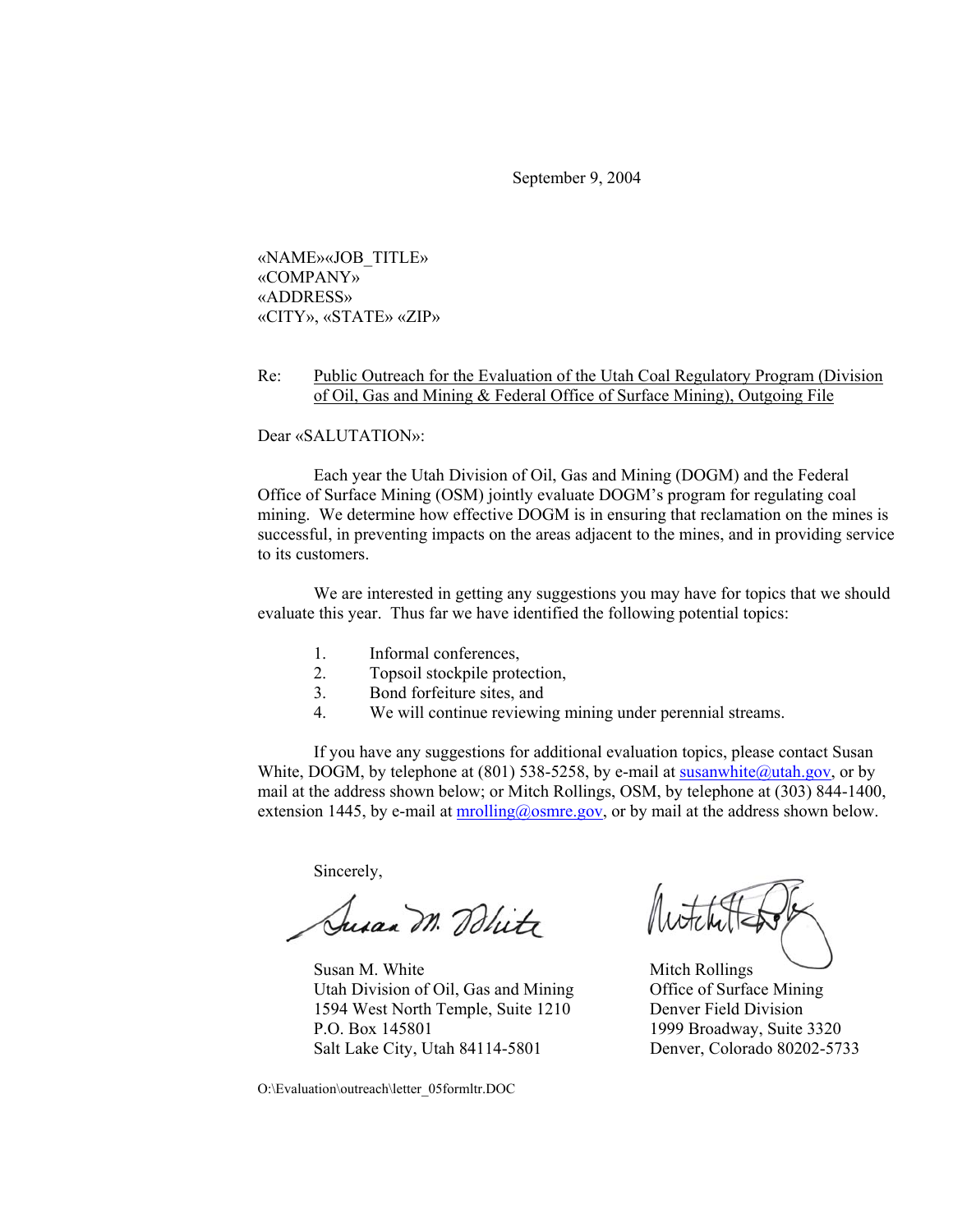ALICE CARLTON ANN MCGUIRE ANN 0 BRIEN 599 WEST PRICE RIVER DRIVE 76 NORTH MAIN STREET 90 NORTH 100 EAST #1 PRICE UT 84501 KANAB UT 84741 PRICE UT 84501

BILL HOWELL GOT THE BOB BUTERO BOR BOR BOB BOT BRUCE WILSON BRUCE AND SELL HOWELL AND SELL AND BOB BUTERO BORRERS AND BRUCE WILSON SE UTAH ASSOCIATION OF GOV UNITED MINE WORKERS EMERY COUNTY PUBLIC LANDS P O BOX 1106<br>
P O BOX 1106 **6526 WEST 44<sup>TH</sup> AVE** P O BOX 844<br>
PRICE UT 84501 **MHEAT RIDGE CO 80033-4736** HUNTINGTON UT 84528

EMERY PLANNING & ZONING DNR-NTRL RESOURCE POLICY GRP CASTLE VALIP O BOX 877 P O BOX 417 P O BOX 877 CASTLE DALE UT 84513 CAPITOL MAIL CASTLE DALE UT 84513

DAVE ARIOTTI DAVID LEVANGER COMM & ECON DEVELOPMENT DEPT ENVIRONMENTAL QUALITY COMM & ECON DEVELOPMENT CARBON PLANNING & ZONING<br>P O BOX 800 **CARITOL MAII** CARITOL MAII 120 EAST MAIN STREET P O BOX 800 120 EAST MAIN STREET CAPITOL MAIL PRICE UT 84501 CAPITOL MAIL PRICE UT 84501

HUNTINGTON UT 84528

HENRY MADDUX U S FISH & WILDLIFE SERVICE 2369 WEST ORTON CIRCLE WEST VALLEY CITY UT 84119

JEFF RICHENS JERRY D OLDS JIM DYKMAN PRICE RIVER WATER DISTRICT P 0 BOX 903 PRICE UT 84501 **BUILDING MAIL CAPITOL MAIL** 

**GREEN RIVER CANAL COMPANY** P 0 BOX 84 GREEN RIVER UT 84525 **CAPITOL MAIL CAPITOL MAIL** BUILDING MAIL

EXANE COUNTY PLANNING<br>
76 NORTH MAIN STREET
20 NORTH 100 EAST #1

WHEAT RIDGE CO 80033-4736

DAVID HARMER

DENNIS WARD DERRIS JONES DON BROWN HCIC DIVISION OF WILDLIFE RESOURCES SERVIER PLANNING & ZONING 475 W PRICE RIVER DRIVE STE C 250 NORTH MAIN STE<br>PRICE UT 84501 PRICHFIELD UT 84701

GARY HARWOOD GARY L ROEDER DAVID A LITVIN HELPER CITY WATER NTRL RESOURCE CONSERVATION<br>P O BOX 221 21 P O BOX 221 350 NORTH 400 EAST 136 SOUTH MAIN STREET STE 709

**OGDEN UT 84401** 

LARRY MAY LEE MCELPRANG MARK PAG E NATIONAL PARKS SERVICE EMERY WATER CONSERVANCY DIVISION OF P O BOX 118 P O BOX 1507 P O BOX 856 P O BOX 1507 P O BOX 718 PAGE AZ 86040 CASTLE DALE UT 84513 PRICE UT 84501

BYRANT ANDERSON CAROLYN B WRIGHT DARRELL V LEAMASTER

SALT LAKE CITY UT 84101

JAMES FULTON JACK TROYER OFFICE OF SURFACE MINING 1999 BROADWAY SUITE 3320<br>P O BOX 46667 DENVER CO 80201-6667

JUDY ANN SCOTT KEVIN CARTER KEVIN CONWAY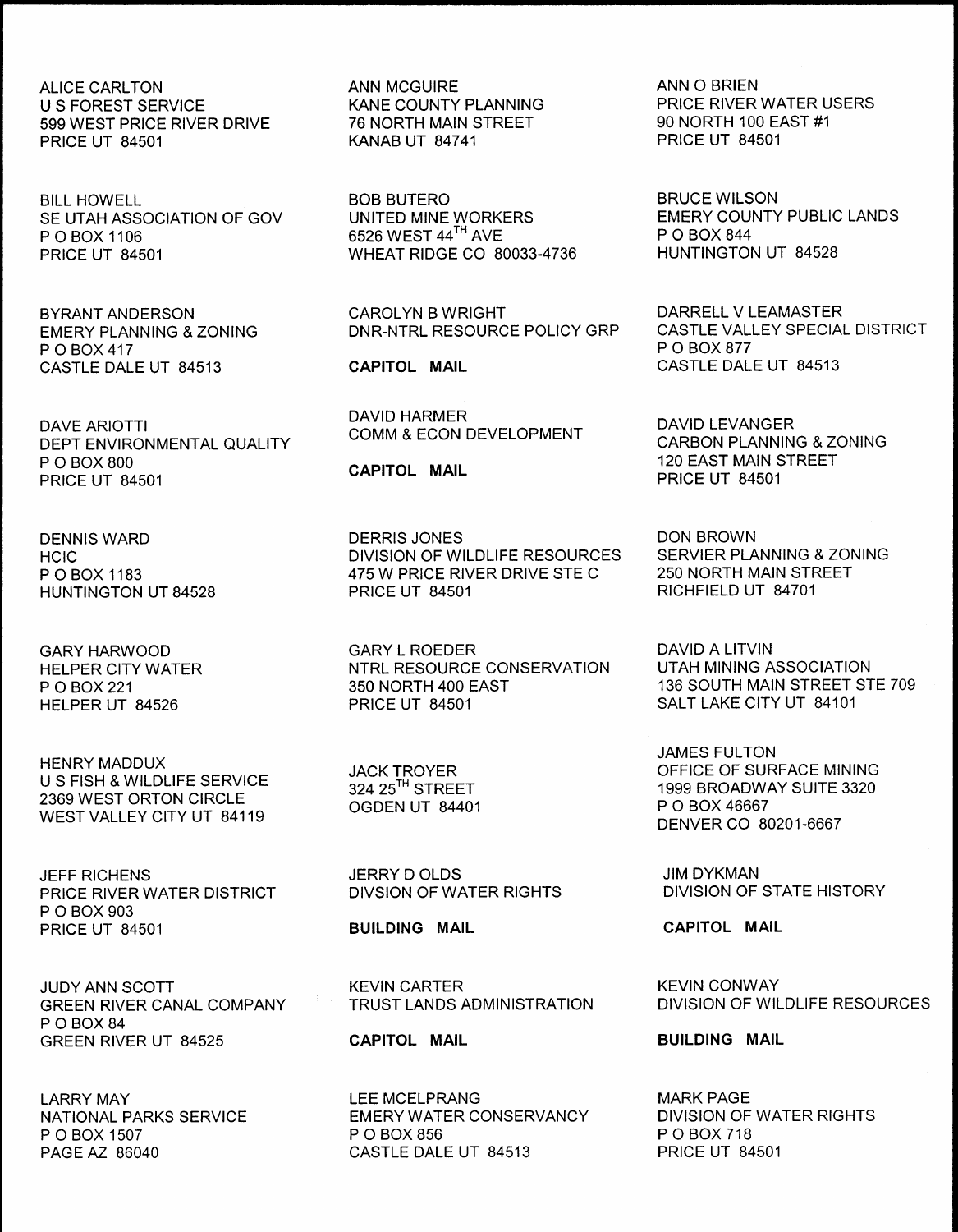NANCY KANG **U S ARMY CORPS OF ENGINEERS** 533 WEST 2600 SOUTH SUITE 150 BOUNTIFUL UT 840101-7744

PHIL NOTARIANNI DIVISION OF STATE HISTORY

CAPITOL MAIL

 

REX FUNK EMERY COUNTY PUBLIC ROADS P 0 BOX 889 CASTLE DALE UT 84513

ROBBIE ROBERTS EPA 999 18<sup>TH</sup> ST DENVER PLACE STE 300 DENVER CO 80202

STAN MATHIS COTTONWOOD CREEK IRRIGATION P 0 BOX 687 ORANGEVILLE UT 84537

WAYNE STALEY MUDDY CREEK IRRIGATION P O BOX 83 EMERY UT 84522

KARLA KNOOP JBR ENVIRONMENTAL 8160 SOUTH HIGHLAND DR STE A4 SALT LAKE CITY UT 84093

JACK STOYANOFF NORTH EMERY WATER USERS • O BOX 129 CLEVELAND UT 84518

MICHAEL S MILOVICH CARBON COUNTY COMMISONER 120 EAST MAIN PRICE UT 84501

GARY D KOFFORD EMERY COUNTY COMMISSIONER • 0 BOX 629 CASTLE DALE UT 84513

PAT GUBBINS BUREAU OF LAND MANAGEMENT 125 SOUTH 600 WEST PRICE UT 84501

RANDALL BELL NORTH EMERY WATER USERS P 0 BOX 129 CLEVELAND UT 84518

RICHARD GATES MINE SAFETY & HEALTH ADMIN P O BOX 25367 DENVER CO 80225

SALLY WISELY BUREAU OF LAND MANAGEMENT P O BOX 45155 SALT LAKE CITY UT 84145-0115

TOM FADDIES TRUST LANDS ADMINISTRATION

CAPITOL MAIL

WILLIAM SINCLAIR DEPT ENVIRONMENTAL QUALITY

CAPIOTL MAIL

RICH WHITE EARTHFAX ENGINEERING INC 7324 SOUTH UNION PARK AVE MIDVALE UT 84047

STEVEN BURGE CARBON COUNTY COMMISONER 120 EAST MAIN PRICE UT 84501

DREW SITTERUD EMERY COUNTY COMMISONER P 0 BOX 629 CASTLE DALE UT 84513

PSOMAS 2825 COTTONWOOD PARKWAY SUITE 120 SALT LAKE CITY UT 84107

PAUL CRAWFORD FERRON CANAL & RESERVOIR CO P 0 BOX 143 FERRON UT 84523

RAY PETERSON EMERY COUNTY PUBLIC LANDS P O BOX 1298 CASTLE DALE UT 84513

ROB MROWKA U S FOREST SERVICE 115 EAST 900 NORTH RICHFIELD UT 84701

SAM WHITE PRICE CITY WATER P 0 BOX 893 PRICE UT 84501

VALPAYNE DNR-NTRL RESOURCE POLICY GRP

CAPITOL MAIL

JOE JARVIS JBR ENVIRONMENTAL 8160 SOUTH HIGHLAND DR STE A4 SALT LAKE CITY UT 84093

TOM PALUSO ENVIRONMENTAL INDUSTRIAL 31 NORTH MAIN STREET HELPER UT 84526

WILLIAM KROMPEL CARBON COUNTY COMMISONER 120 EAST MAIN PRICE UT 84501

IRA HATCH EMERY COUNTY COMMISSIONER P 0 BOX 629 CASTLE DALE UT 84513

CHRIS HANSEN CANYON FUEL COMPANY LLC HC 35 BOX 380 HELPER UT 84526